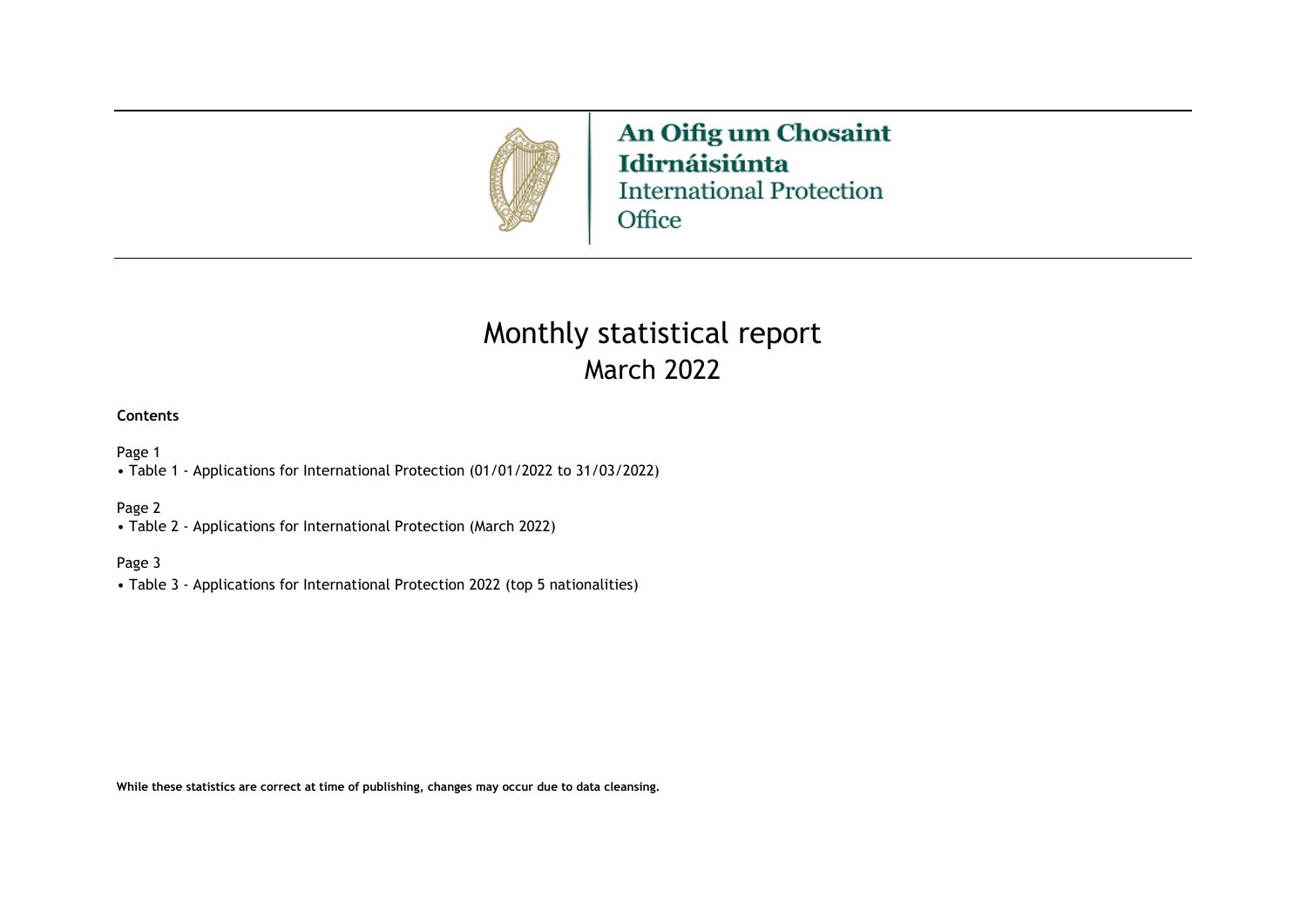## **Table 1 - Applications for International Protection (01/01/2022 - 31/03/2022)**

| <b>Applications</b>                                    | 2022  |
|--------------------------------------------------------|-------|
| Applications for International Protection              | 2,182 |
| <b>Total applications for International Protection</b> | 2,182 |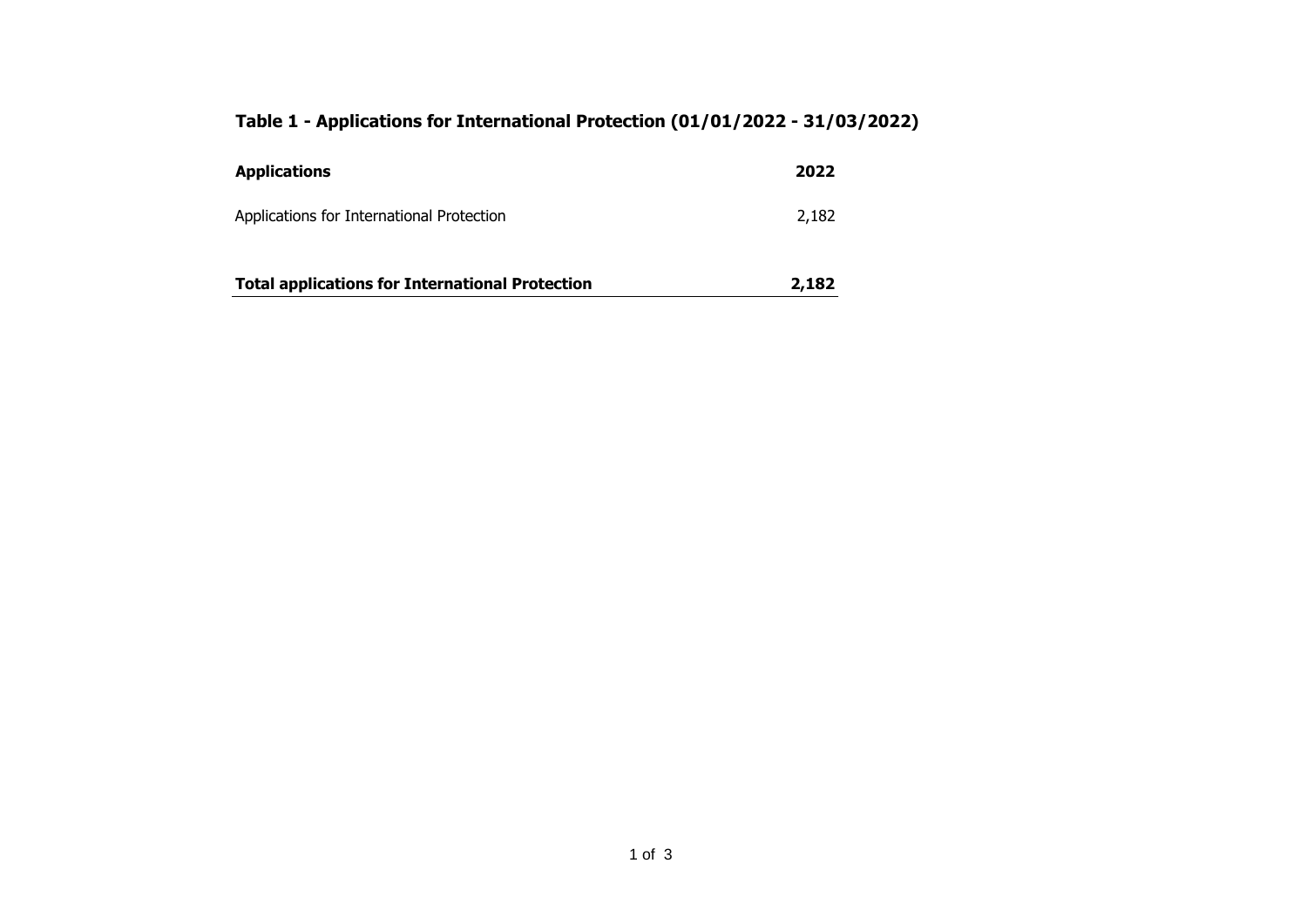### **Table 2 - Applications for International Protection (March 2022)**

| <b>Total applications for International Protection</b>            | 1,039 |
|-------------------------------------------------------------------|-------|
| Subsequent applications for International Protection (section 22) |       |
| Relocated applicants                                              |       |
| Applications for International Protection made in the State       | 1037  |